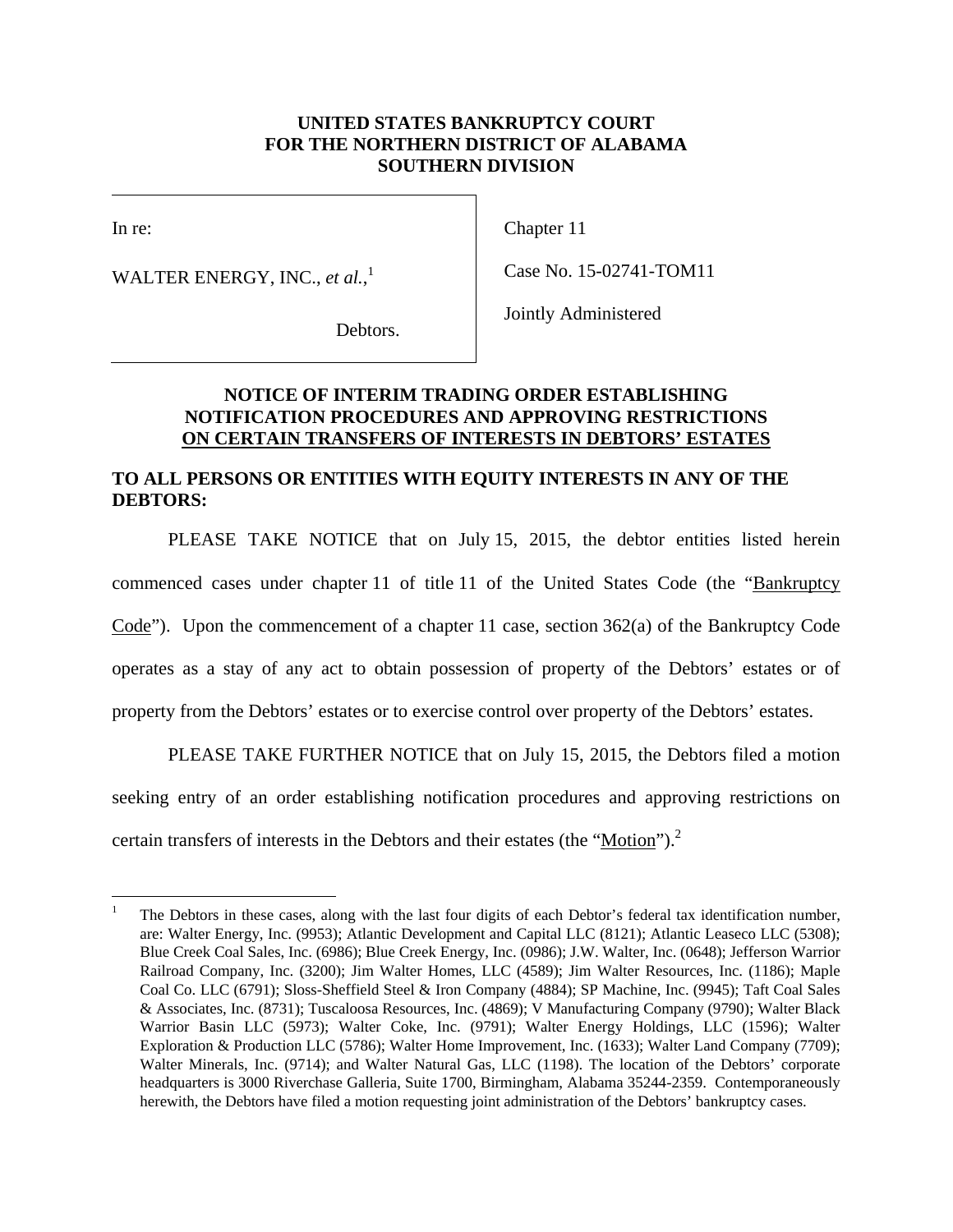PLEASE TAKE FURTHER NOTICE that on July 16, 2015, the United States Bankruptcy Court for the Northern District of Alabama (the "Court") having jurisdiction over these chapter 11 cases entered an order (i) finding that the Debtors' net operating loss ("NOLs") and NOL carryforwards, consolidated net unrealized built-in loss ("NUBILs"), and tax credits are property of the Debtors' estates and are protected by section 362(a) of the Bankruptcy Code, (ii) finding that unrestricted trading of the Stock could severely limit the Debtors' ability to use their NOLs, NOL carryforwards, NUBILs, and tax credits for U.S. federal income tax purposes and (iii) approving the procedures (the "Trading Procedures") set forth below to preserve the Debtors' NOLs, NOL carryforwards pursuant to sections 105(a) and 362(a) of the Bankruptcy Code (the "Interim Order").

**Any sale or other transfer in violation of the Procedures set forth below shall be null and void** *ab initio* **as an act in violation of the automatic stay under sections 105(a) and 362 of the Bankruptcy Code.** 

PLEASE TAKE FURTHER NOTICE that the following procedures and restrictions have been approved by the Court:

> (a) Notice of Substantial Stock Ownership. Any person or Entity that is a Beneficial Owner, at any time on or after the Motion Date, of Stock in an amount sufficient to qualify such person or Entity as a Substantial Equityholder shall file with the Court, and serve upon the Debtors a Notice of Substantial Stock Ownership (a "Substantial Ownership Notice") in the form annexed to the Motion as Exhibit C, which describes specifically and in detail the Stock ownership of such person or Entity, on or before the date that is the later of: (a) fifteen (15) business days after the entry of the Interim Order and (b) fifteen (15) business days after that person or Entity qualifies as a Substantial Equityholder. At the holder's election, the Substantial Ownership Notice to be filed with the Court (but not such notice served upon the Debtors) may be redacted to exclude such holder's taxpayer identification number and the number of shares of Stock that such holder Beneficially Owns.

 $\frac{1}{2}$ Unless otherwise defined herein, each capitalized term shall have the meaning ascribed to it in the Motion.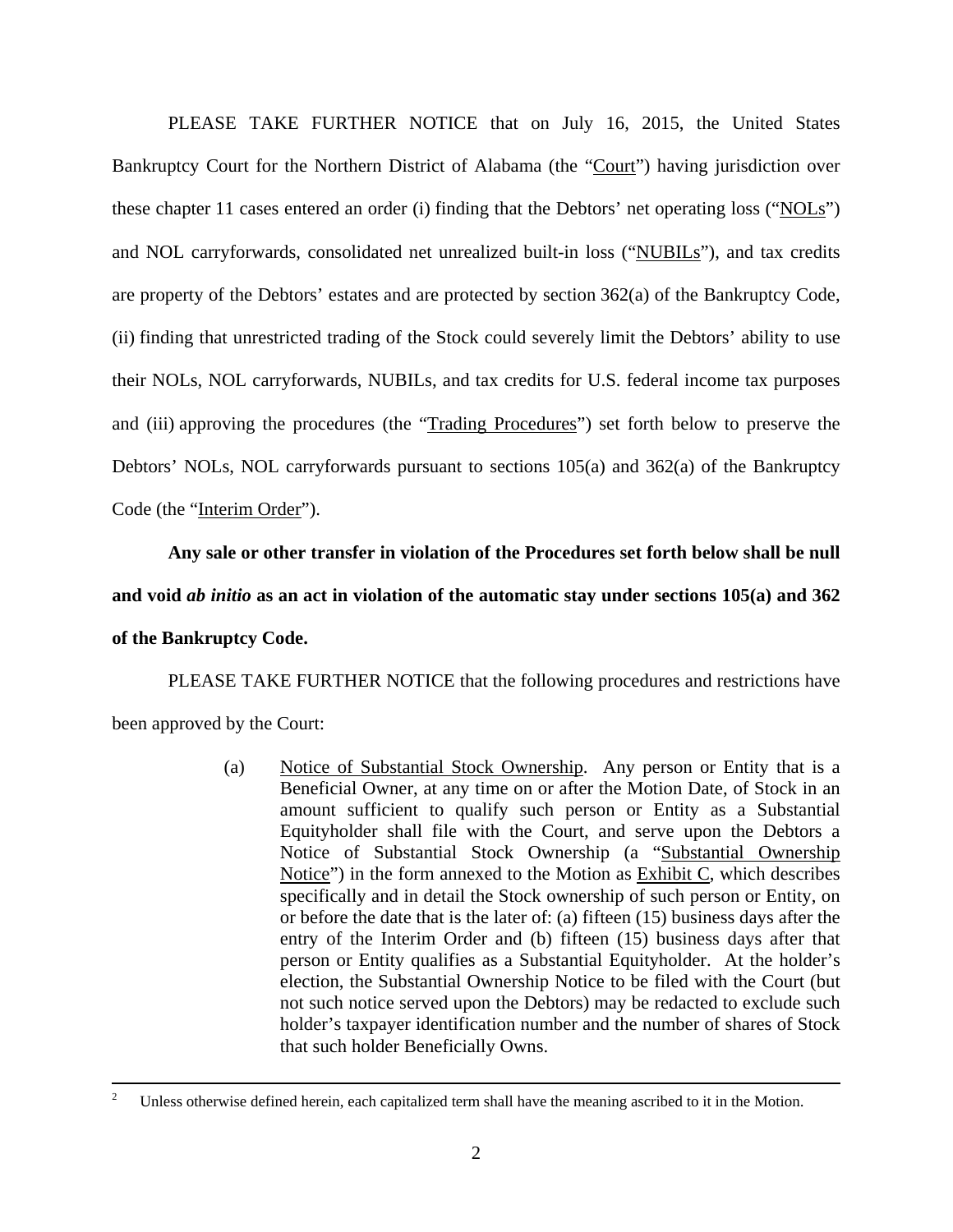- (b) Acquisition of Stock. At least fifteen (15) business days prior to the proposed date of any transfer of Stock (including Options) that would result in an increase in the amount of Stock Beneficially Owned by any person or Entity that currently is or subsequently becomes a Substantial Equityholder or that would result in a person or Entity becoming a Substantial Equityholder (a "Proposed Equity Acquisition Transaction"), such person, Entity or Substantial Equityholder (a "Proposed Equity Transferee") shall file with the Court and serve upon the Debtors a Notice of Intent to Purchase, Acquire or Otherwise Obtain Beneficial Ownership of Stock (an "Equity Acquisition Notice"), in the form annexed to the Motion as Exhibit D, which describes specifically and in detail the proposed transaction in which Stock is to be acquired. At the holder's election, the Equity Acquisition Notice that is filed with the Court (but not such notice served upon the Debtors) may be redacted to exclude such holder's taxpayer identification number and the number of shares of Stock that such holder Beneficially Owns and proposes to purchase or otherwise acquire.
- (c) Disposition of Stock. At least fifteen (15) business days prior to the proposed date of any transfer of Stock (including Options to acquire such securities) that would result in a decrease in the amount of Stock Beneficially Owned by a Substantial Equityholder or that would result in a person or Entity ceasing to be a Substantial Equityholder (a "Proposed Equity Disposition Transaction," and together with a Proposed Equity Acquisition Transaction, a "Proposed Equity Transaction"), such person, Entity, or Substantial Equityholder (a "Proposed Equity Transferor") shall file with the Court and serve upon the Debtors a Notice of Intent to Sell, Exchange or Otherwise Transfer Walter Energy, Inc. Stock (an "Equity Disposition Notice," and together with an Equity Acquisition Notice, an "Equity Trading Notice"), in the form annexed to the Motion as Exhibit E, which describes specifically and in detail the proposed transaction in which Stock would be transferred. At the holder's election, the Equity Disposition Notice that is filed with the Court (but not such notice served upon the Debtors) may be redacted to exclude such holder's taxpayer identification number and the number of shares of Stock that such holder Beneficially Owns and proposes to sell or otherwise transfer.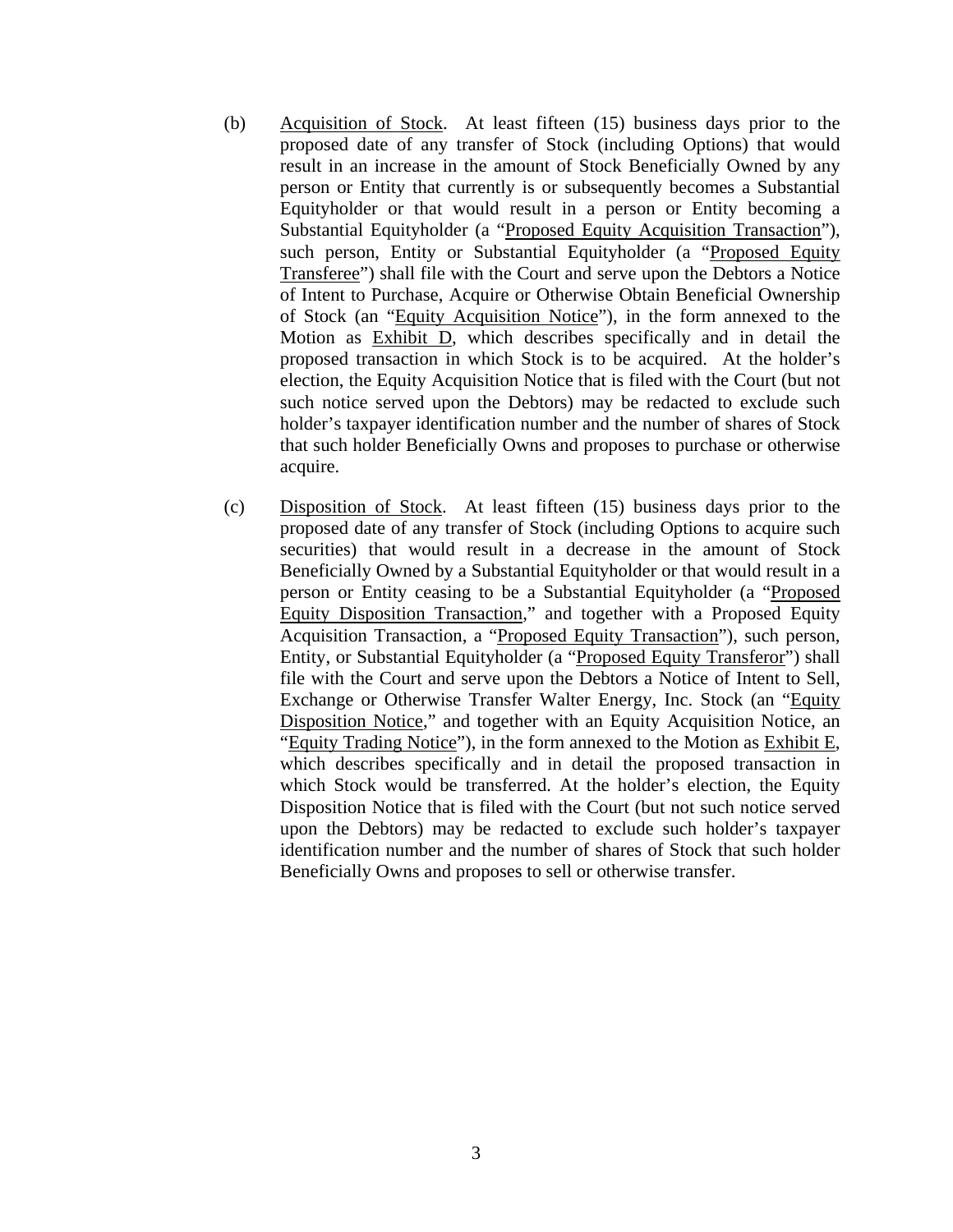- (d) Approval Procedures. If written approval of the proposed transaction is filed with the Court by the Debtors within fifteen (15) calendar days following the receipt of an Equity Trading Notice, then the transaction may proceed, but solely as specifically set forth in the applicable Equity Trading Notice. If written approval of the proposed transaction is not filed by the Debtors with the Court within such period, then the transaction may not be consummated unless approved by a final and nonappealable order of the Court, or unless otherwise agreed to by the Debtors. Any further Proposed Equity Transaction must be the subject of additional notice as set forth herein with an additional waiting period.
- (e) Noncompliance with the Trading Procedures. Effective as of the Motion Date and until further order of the Court to the contrary, any trade, acquisition, purchase, sale or other transfer or disposition of any in violation of the Trading Procedures set forth herein shall be null and void *ab initio* as an act in violation of the automatic stay under sections 105 and 362 of the Bankruptcy Code**.** Any person or Entity acquiring or disposing of any Stock in violation of the Trading Procedures shall be subject to such sanctions as the Court may consider appropriate under sections 105 and 362 of the Bankruptcy Code and the Court's general equitable powers.
- (f) Notice of Interim Order. Within five (5) business days after entry of the Interim Order, the Debtors (i) are required to serve this Notice of Interim Order, by priority mail, postage prepaid, or by electronic mail, to the following persons: (A) the Office of the Bankruptcy Administrator for the Northern District of Alabama (the "Bankruptcy Administrator"); (B) counsel to the administrative agent for the Debtors' prepetition secured credit facility; (C) the indenture trustee for each of the Debtors' outstanding bond issuances; (D) counsel to the steering committee of first lien debt holders; (E) the Internal Revenue Service (the "IRS"); (F) the Securities and Exchange Commission (the "SEC"); (G) the directly registered holders of the Stock to the extent known; and (H) the beneficial holders of the Stock via such beneficial holders' banks, brokers, custodians, dealers, and other agents, intermediaries, and nominees (collectively, the "Nominees"); (ii) shall post this Notice of Interim Order together with a copy of the Interim Order and the form of Substantial Ownership Notice, Equity Acquisition Notice and Equity Disposition Notice on the Debtors' case information website (http://www.kccllc.net/walterenergy); and (iii) shall submit this Notice of Interim Order for publication on the Bloomberg newswire service and the Depository Trust Legal Noticing System (LENS).
	- **(i) Upon receipt of this Notice of Interim Order, each of the Nominees shall be required, within five (5) business days of receipt of such notice and on at least a quarterly basis thereafter, to send such notice to all registered or otherwise known holders of any Stock. Any such registered or otherwise**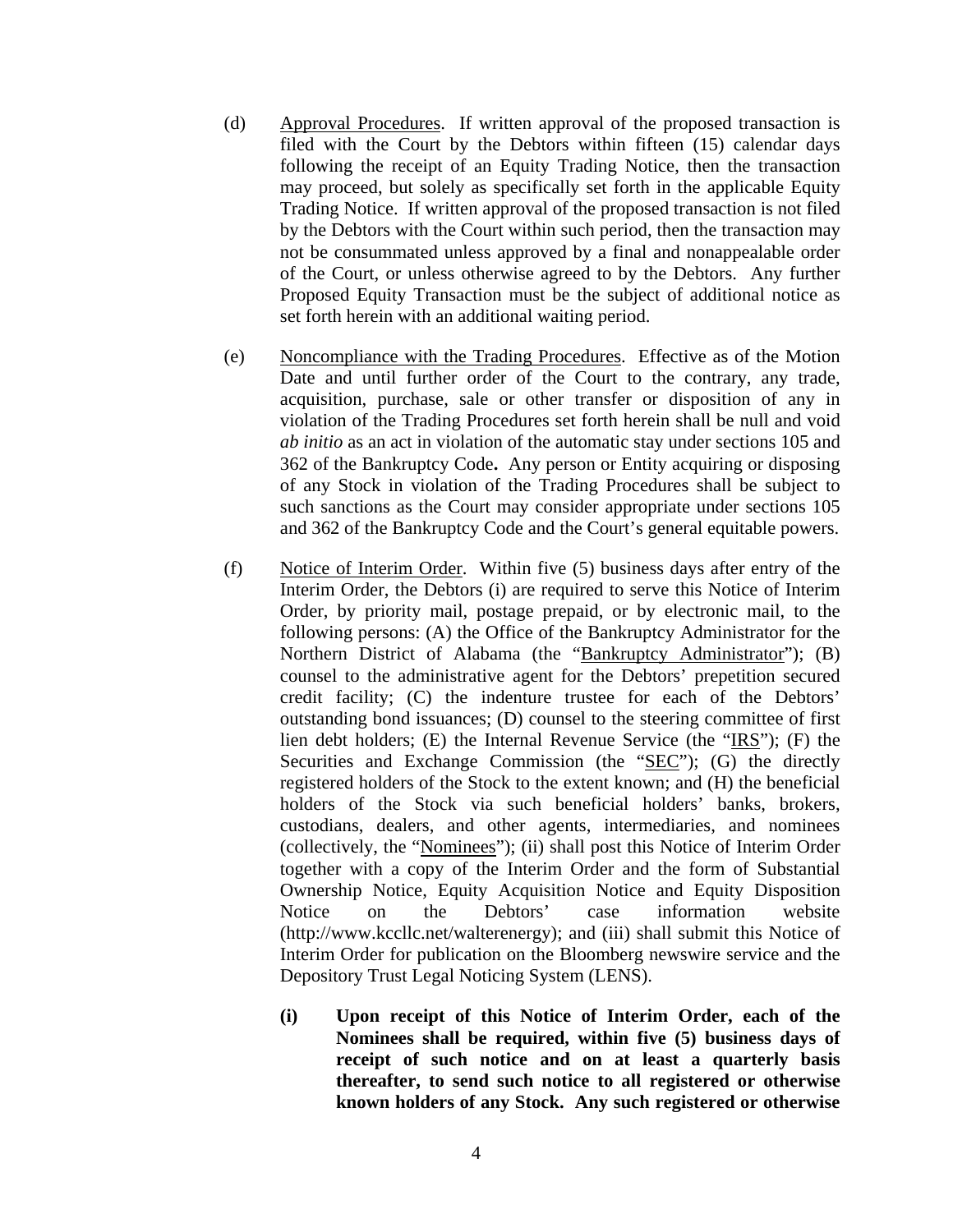**known holder, in turn, must, within five (5) business days of receipt of each such notice, provide such notice to any holder for whose account such registered holder holds any Stock, and so on down the chain of ownership.** 

- **(ii) Any entity or broker or agent acting on such entity's behalf that sells in excess of 3,632,136 shares of Stock to another entity must serve a copy of the Notice of Interim Order on such purchaser of such Stock or any broker or agent acting on such purchaser's behalf.**
- **(iii) This Notice of Interim Order advises parties-in-interest of their opportunity to file an objection to this Motion (an "Objection") and procedures they must follow to file an Objection, including the deadline by which any Objection must be filed and served. If no Objection is timely filed and served by the Objection Deadline (or if an Objection is timely filed but then withdrawn prior to the Final Hearing (each as defined below)), the Court may enter the Final Order without further notice or hearing, and the Motion shall be approved** *nunc pro tunc* **to the Petition Date. If an Objection is timely filed and served in accordance with the requirements set forth in the Interim Order, a final hearing on this Motion (the "Final Hearing") will be held, and the Debtors shall submit to the Court for entry the Final Order.**
- (g) Confidentiality. Except to the extent information contained in any submission to the Court pursuant to the Trading Procedures set forth herein is public or in connection with an audit or other investigation by the IRS or other taxing authority, the Debtors shall keep all additional information provided in connection with these Trading Procedures strictly confidential; provided, however, that the Debtors may disclose the information to their counsel and professional advisors and those of any other person(s) that are subject to a nondisclosure agreement with the Debtors (as applicable), each of whom shall keep all such notices strictly confidential. To the extent non-public information is requested in these Trading Procedures or requests for information related thereto, all nonpublic information may be redacted from any filing made with the Court.
- (h) Cooperation. Any person or Entity making a filing pursuant to these Trading Procedures shall, upon reasonable request by the Debtors, (i) provide the Debtors any additional information in connection with the evaluation of the action contemplated in such notice, and (ii) use reasonable efforts to elicit cooperation from its shareholders, partners, officers, directors, members or other beneficial owners in connection therewith.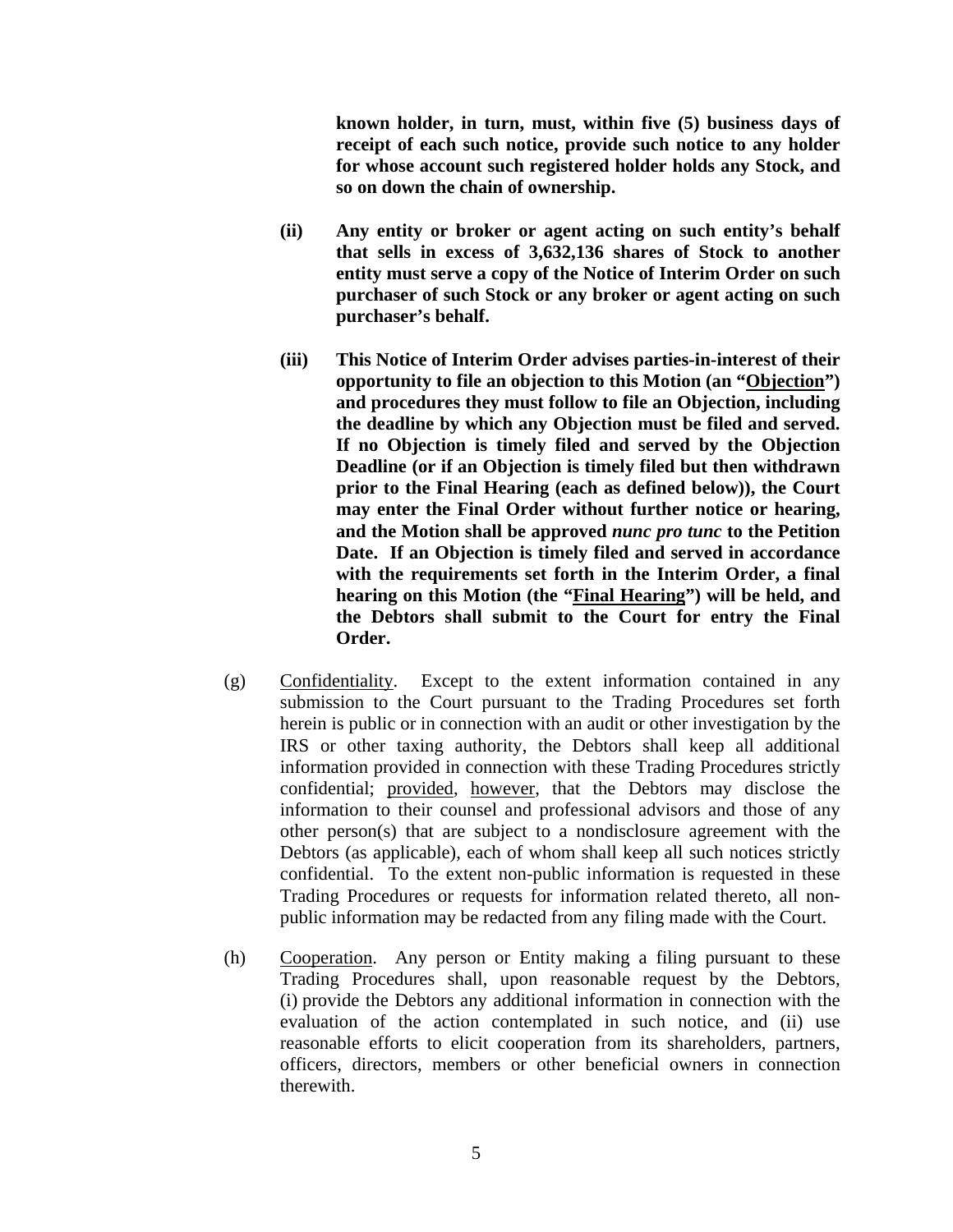- (i) Interpretation. These Trading Procedures are intended to preserve, to the maximum extent possible, the Debtors' ability to obtain the maximum benefit from their Tax Attributes and, accordingly, any interpretative question that may arise under these Trading Procedures shall be resolved in the manner that will reduce the risks that a transfer of Stock might jeopardize the Debtors' use of their Tax Attributes.
- (j) Debtors' Right to Waive. The Debtors may waive, in writing, any or all of the Trading Procedures contained in this Motion.
- (k) Service on the Debtors. For purposes of the Trading Procedures, service on the Debtors shall mean delivery to: (a) counsel to the Debtors, Paul, Weiss, Rifkind, Wharton & Garrison, LLP, 1285 Avenue of the Americas, New York, New York, 10019, Attention: Michael Rudnick, Ann Young and Claudia Tobler; and (c) co-counsel to the Debtors, Bradley Arant Boult Cummings LLP, One Federal Place, 1819 Fifth Avenue North, Birmingham, Alabama 35203, Attention: James Bailey.
- (l) Definitions. For purposes of these procedures, the following terms have the following meanings:
	- (i) Stock. "Stock" means the common shares of Walter Energy and any beneficial interest therein, including any Options to acquire such common shares.
	- (ii) Option. An "Option" to acquire stock includes any contingent purchase, warrant, convertible debt, put, stock subject to risk of forfeiture, contract to acquire stock, or similar interest regardless of whether it is contingent or otherwise not currently exercisable.
	- (iii) Entity. "Entity" has the meaning given to such term by the U.S. Department of Treasury regulations promulgated under section 382 of the IRC ("Treasury Regulations").
	- (iv) Beneficial Ownership. "Beneficial Ownership" (or any variation thereof of Stock and Options to acquire Stock) shall be determined in accordance with applicable rules under section 382 of the IRC, the related Treasury Regulations and rulings issued by the Internal Revenue Service, and, thus, to the extent provided in those rules, from time to time shall include, without limitation, (A) direct and indirect ownership (e.g., a holding company would be considered to beneficially own all stock owned or acquired by its subsidiaries), (B) ownership by a holder's family members and any group of persons acting pursuant to a formal or informal understanding to make a coordinated acquisition of stock, and (C) in certain cases, the ownership of an Option to acquire Stock. The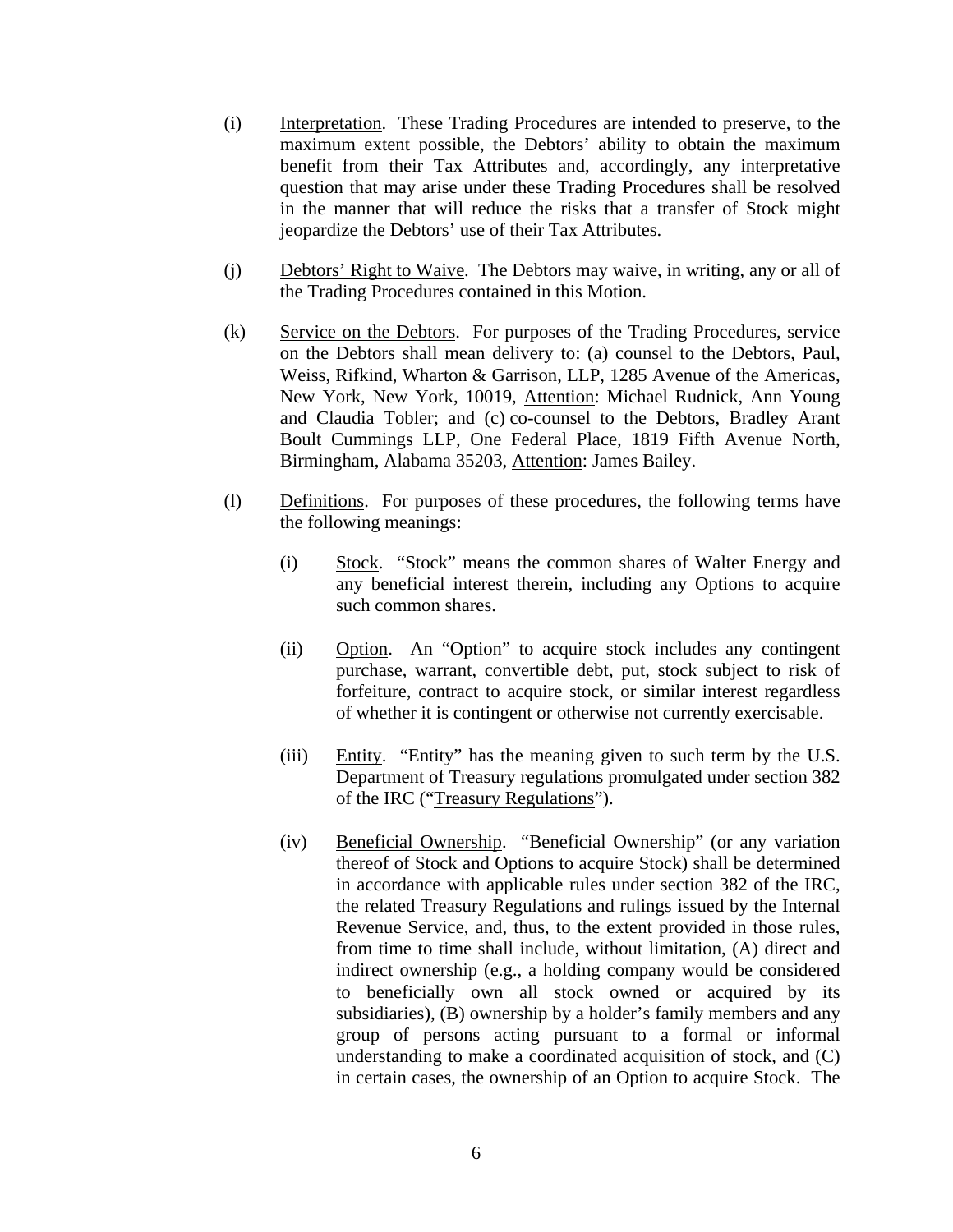term Beneficial Ownership of Stock shall include any variation of beneficial ownership of Stock and an Option to acquire Stock.

- (v) Substantial Equityholder. A "Substantial Equityholder" is any person or Entity that Beneficially Owns at least 4.5%, or 3,632,136, shares of all issued and outstanding shares of Stock.
- (vi) Motion Date. The "Motion Date" means July 15, 2015, the date on which the Motion was filed with the Court.

**FAILURE TO FOLLOW THE PROCEDURES SET FORTH IN THIS NOTICE WILL CONSTITUTE A VIOLATION OF THE AUTOMATIC STAY PRESCRIBED BY SECTION 362 OF THE BANKRUPTCY CODE.** 

**ANY PROHIBITED SALE, TRADE OR OTHER TRANSFER OF THE STOCK IN VIOLATION OF THE INTERIM ORDER WILL BE NULL AND VOID** *AB INITIO* **AND MAY LEAD TO CONTEMPT, COMPENSATORY DAMAGES, PUNITIVE DAMAGES OR SANCTIONS BEING IMPOSED BY THE COURT.** 

PLEASE TAKE FURTHER NOTICE that the deadline to file an objection ("Objection") to the Motion shall be 4:00 p.m. (prevailing Central Time) on the date set forth in the Interim Order (the "Objection Deadline"). An Objection shall be considered timely if it is (a) filed with the Court and actually received on or before the Objection Deadline by the following parties: (i) counsel to the Debtors, Paul, Weiss, Rifkind, Wharton & Garrison, LLP, 1285 Avenue of the Americas, New York, New York, 10019, Attention: Claudia Tobler (email: ctobler@paulweiss.com) and Michael Rudnick (email: mrudnick@paulweiss.com) and Bradley Arant Boult Cummings LLP, One Federal Place, 1819 Fifth Avenue North, Birmingham, Alabama 35203, Attention: Jay Bender (email: jbender@babc.com) and James Bailey (email: jbailey@babc.com); (ii) the Office of the Bankruptcy Administrator for the Northern District of Alabama, 1800 Fifth Avenue North, Birmingham, Alabama 35203, Attention: Jon Dudeck